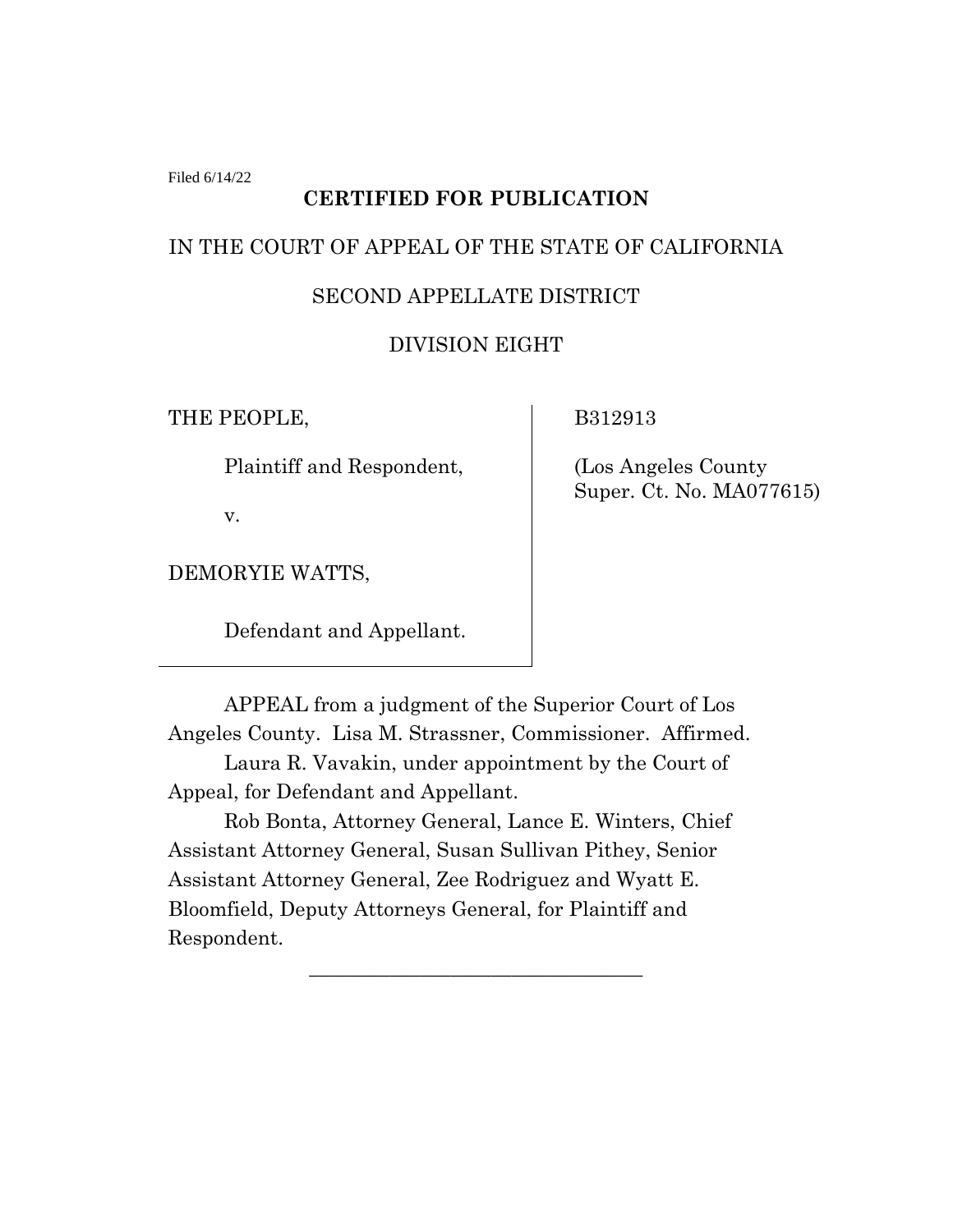This case involves a denial of mental health diversion under Penal Code section 1001.36.**1** Appellant Demoryie Watts was charged with attempted carjacking. He requested, and was denied, mental health diversion several times. After the last hearing and denial, appellant pleaded guilty and was sentenced to 18 months in state prison. On appeal, appellant contends that the trial court erred by requiring the consent of the prosecution before granting diversion. Appellant also contends that his due process rights were violated when the trial court refused to allow live testimony in the last diversion hearing by a psychiatrist that had examined appellant.

We agree with appellant that it was error for the trial court to conclude that diversion required consent by the People. But this error was harmless, because the court independently found that appellant did not meet the criteria for diversion. And, the court acted within its discretion in considering the expert's report, but not live testimony, in the pre-trial diversion hearing. Accordingly, we affirm the judgment.

#### **BACKGROUND**

The details of the underlying offense are not relevant to the issues on appeal. In summary, based on the preliminary hearing, appellant was with some other men, he approached the driver's side of a vehicle, struck the driver in a failed attempt to steal the vehicle, then ran away. He was charged with a single count of attempted carjacking, a violation of sections 664 and 215, subdivision (a).

Appellant made three initial requests for his case to be transferred (i.e., diverted) to mental health court under section 1001.36: on February 19, 2020, September 30, 2020, and

**<sup>1</sup>** Undesignated statutory references are to the Penal Code.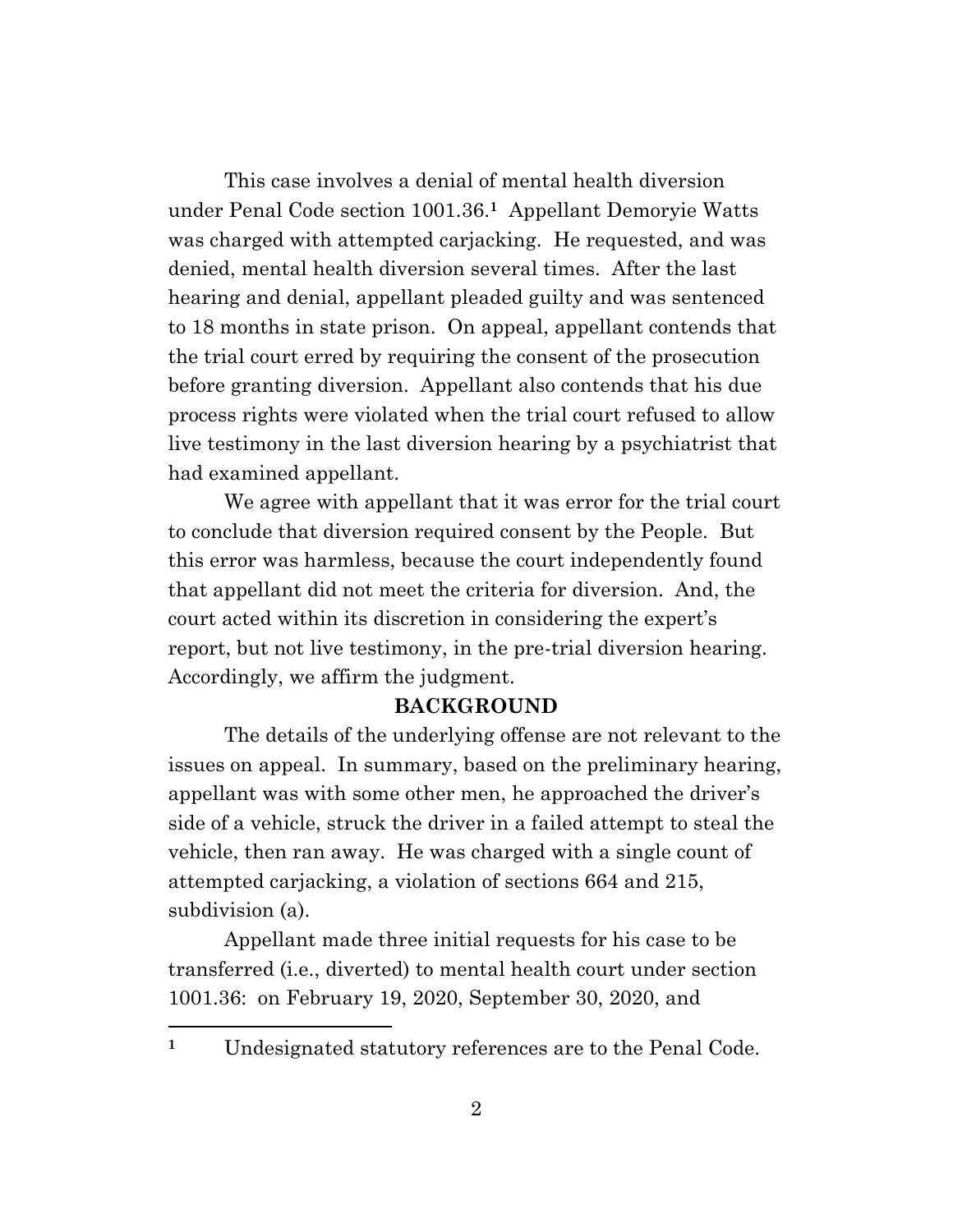February 11, 2021. All three were rejected. In denying the third request for diversion without prejudice, the trial court noted that appellant had repeatedly failed to show up for therapy appointments and therefore was not a suitable candidate for mental health treatment. On March 10, 2021, the court was informed that appellant had agreed to participate in a full-service partnership program for mental health services. The court agreed to appoint Dr. Nicole Vienna to evaluate appellant for possible diversion.

On May 6, 2021, appellant filed a written petition for diversion pursuant to section 1001.36. In this fourth request, appellant argued that he qualified for diversion because he met the requirements of section 1001.36, specifically: (1) appellant had been recently diagnosed by a mental health professional, Dr. Vienna, who opined that appellant was suffering from "Intellectual Disability, Mild, and Unspecified Psychosis, which are DSM-listed disorders"; (2) Dr. Vienna opined that appellant's disorder played a significant role in the offense; (3) appellant had agreed to participate in a treatment plan and waive his right to a speedy trial; and (4) appellant did not pose an unreasonable risk of committing a crime listed under section 1170.18. The petition included a copy of Dr. Vienna's report reflecting her opinion that appellant was a suitable candidate for diversion.

On May 10, 2021, the People filed a written opposition to appellant's petition. The People argued that appellant had failed to show that his disorder played a significant role in the offense. Specifically, Dr. Vienna opined that the charged offense was related to appellant's intellectual ability because it is difficult for appellant to say "no" or otherwise recognize when he is being manipulated. The People pointed out that Dr. Vienna reached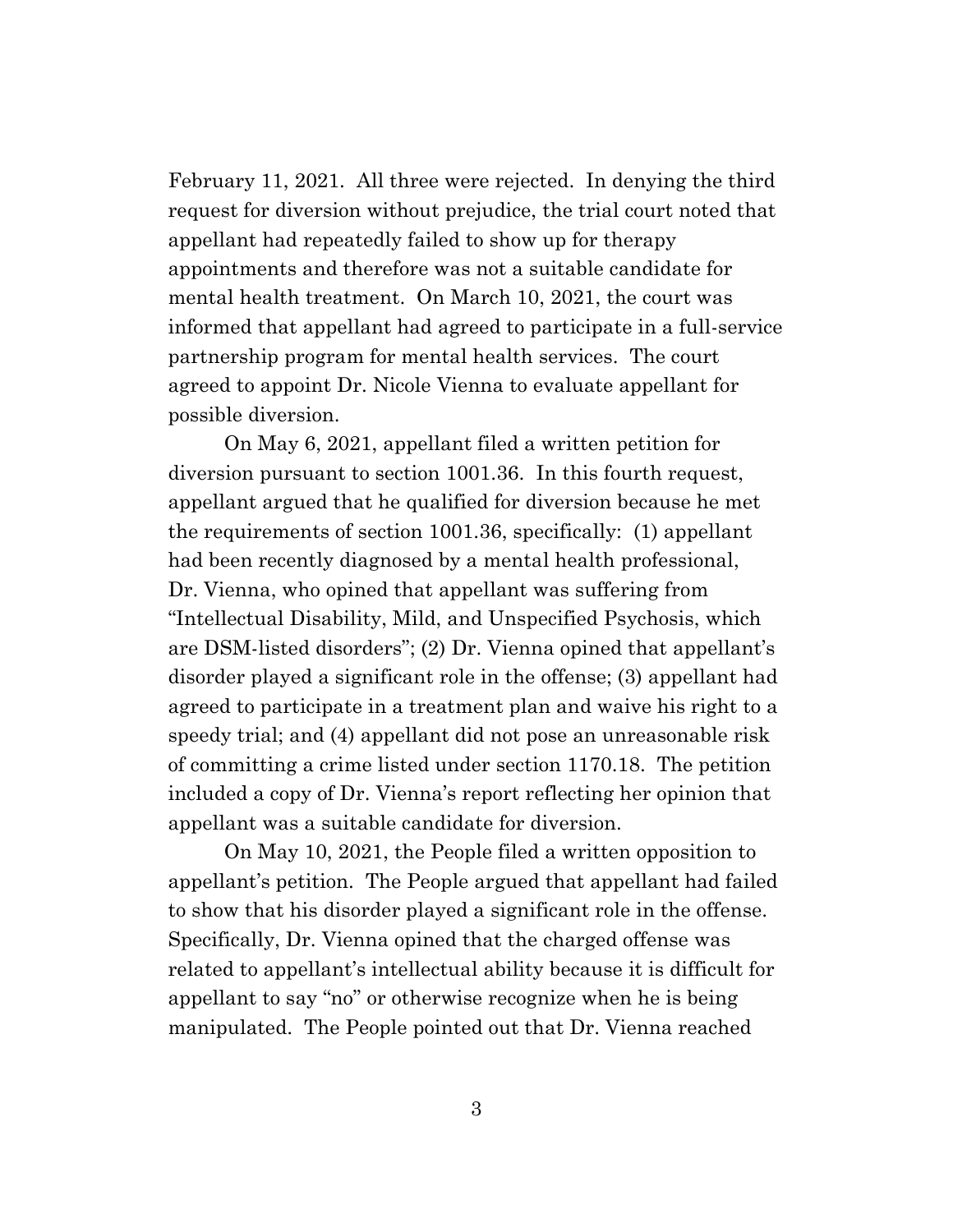her conclusions without reviewing the police report, probation report, preliminary hearing transcript, or any other source of information regarding the offense. Instead, Dr. Vienna relied on appellant's description of the offense, in which appellant denied responsibility for hitting the driver, and blamed it on the other males that were present. The People argued that Dr. Vienna's conclusion was flawed because she did not appear to recognize that appellant had "manipulate[d] the facts to avoid incriminating himself, [which] demonstrates a level of sophistication and comprehension that contradict[s] the doctor's assessment." The prosecution argued that the flaws in Dr. Vienna's report should cause the court to reject her conclusion that appellant would respond to treatment.

The People also argued that appellant's history of failing to appear at mental health treatments indicated that he was not amenable to treatment. Specifically, while out of custody in his pending case, appellant failed to appear at an initial medical evaluation and two therapy appointments. Given these problems with appellant's prima facie case, the prosecution asked that the court deny appellant's motion for diversion.

The court held a hearing on appellant's petition for diversion on May 12, 2021. The court denied the request, citing both the prosecution's opposition to diversion as well as appellant's history of noncompliance with mental health treatment. The trial court clearly expressed its view that diversion was intended to be collaborative, and therefore the consent of the People was required. Appellant argued the statute contained no requirement of prosecutorial consent to diversion. The court went to some lengths to explain that the lack of consent was not the only reason for denying diversion. The court felt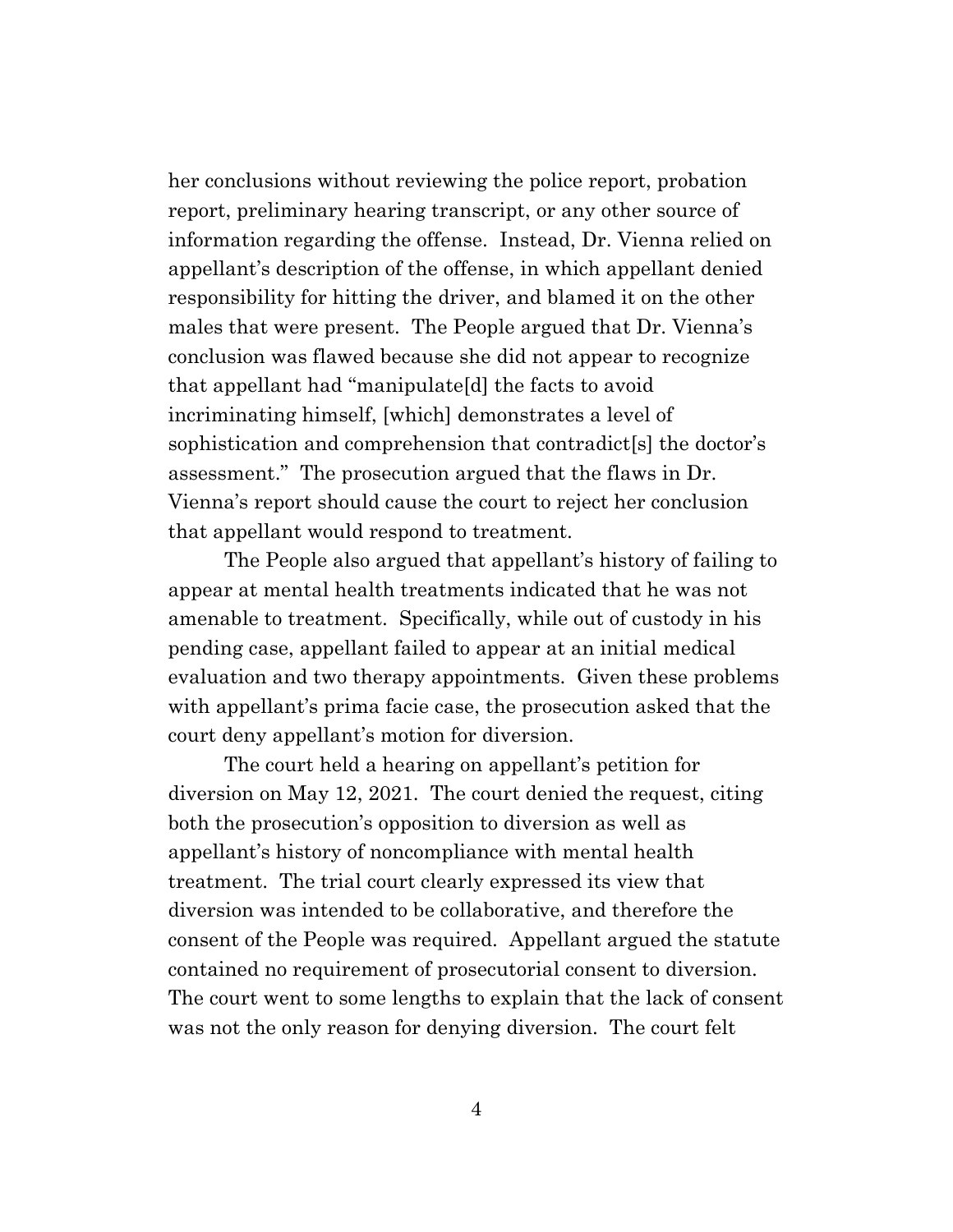Dr. Vienna's assessment was "rather one-sided based upon her conversations with [appellant]." It found that appellant's diagnosis was not a "significant factor" in the commission of the offense. It cited to his history of failing to attend mental health appointments. It indicated that appellant's mental health case plan was insufficient. The court concluded that for the "reasons" (plural) that it had discussed, it was denying diversion.

#### **DISCUSSION**

#### **I. Standard of Review**

The court's decision on a motion for diversion is reviewed for an abuse of discretion, and factual findings are reviewed for substantial evidence. (See *People v. Frahs* (2020) 9 Cal.5th 618, 626 [noting that § 1001.36 gives trial courts the discretion to grant pretrial diversion]; *People v. Moine* (2021) 62 Cal.App.5th 440, 447–449 [§ 1001.36 affords the trial court discretion to grant or deny diversion if the defendant meets the statutory eligibility requirements]; *People v. O'Neal* (2021) 64 Cal.App.5th 581, 588.) A trial court "has broad discretion to determine whether a given defendant is a good candidate for mental health diversion." (*People v. Curry* (2021) 62 Cal.App.5th 314, 324.)

## **II. The Trial Court Erred in Finding That Prosecution Consent to Diversion Was Required**

Section 1001.36 states that a trial court may grant pretrial diversion if the following six prerequisites are met. First, the court must be "satisfied that the defendant suffers from a mental disorder as identified in the most recent edition of the Diagnostic and Statistical Manual of Mental Disorders . . . ." (§ 1001.36, subd. (b)(1)(A).) "Evidence of the defendant's mental disorder shall be provided by the defense and shall include a recent diagnosis by a qualified mental health expert. In opining that a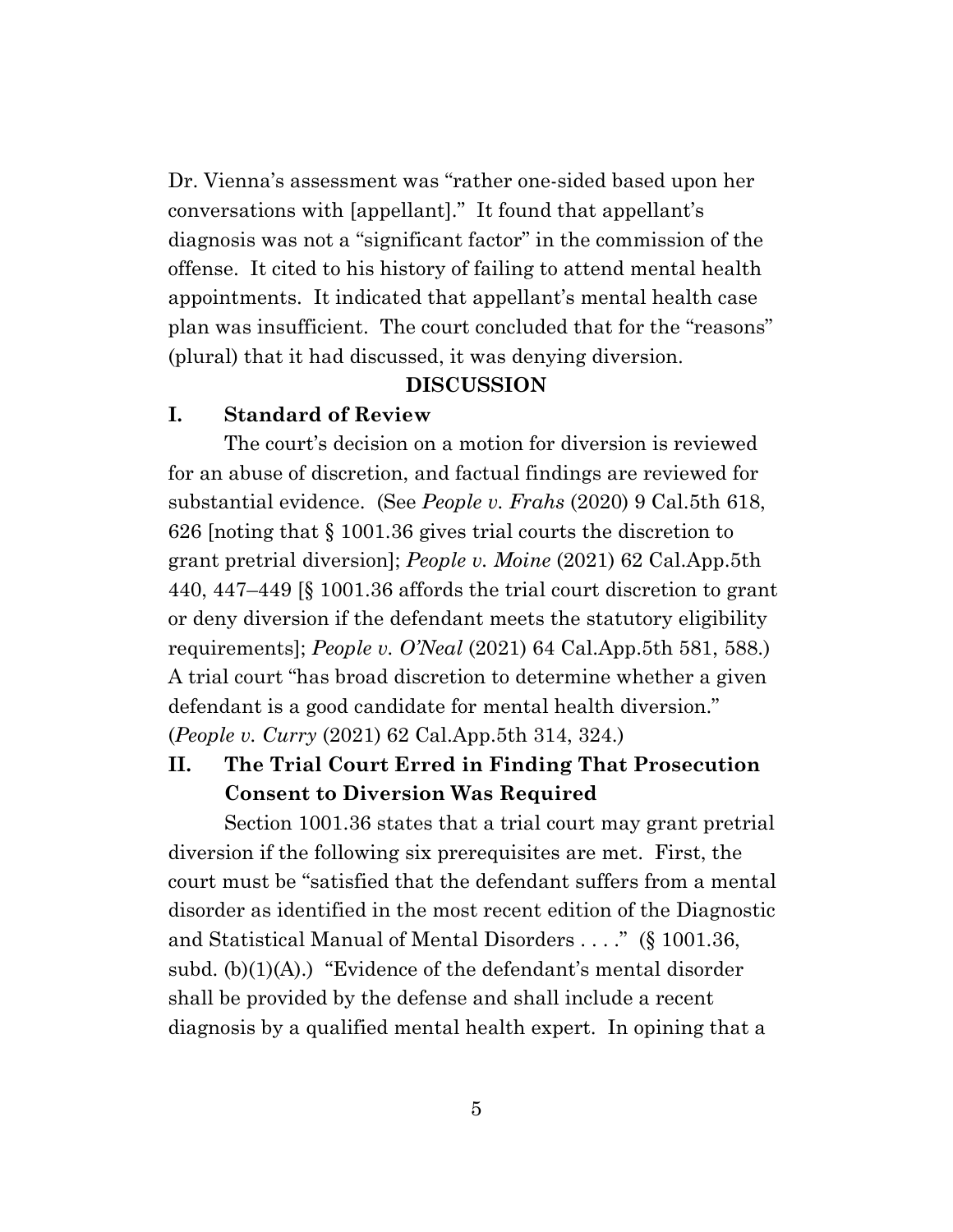defendant suffers from a qualifying disorder, the qualified mental health expert may rely on an examination of the defendant, the defendant's medical records, arrest reports, or any other relevant evidence." (§ 1001.36, subd.  $(b)(1)(A)$ .) Second, the court must be "satisfied that the defendant's mental disorder was a significant factor in the commission of the charged offense." (§ 1001.36, subd.  $(b)(1)(B)$ .) "A court may conclude that a defendant's mental disorder was a significant factor in the commission of the charged offense if, after reviewing any relevant and credible evidence, including, but not limited to, police reports, preliminary hearing transcripts, witness statements, statements by the defendant's mental health treatment provider, medical records, records or reports by qualified medical experts, or evidence that the defendant displayed symptoms consistent with the relevant mental disorder at or near the time of the offense, the court concludes that the defendant's mental disorder substantially contributed to the defendant's involvement in the commission of the offense." (*Ibid*.)

Third, "a qualified mental health expert" must opine that "the defendant's symptoms of the mental disorder motivating the criminal behavior would respond to mental health treatment."  $(\S 1001.36, \text{subd. (b)}(1)(C))$ . Fourth, subject to certain exceptions, the defendant must consent to diversion and waive his or her right to a speedy trial. (§ 1001.36, subd. (b)(1)(D).) Fifth, the defendant must agree to comply with treatment as a condition of diversion. (§ 1001.36, subd.  $(b)(1)(E)$ .) Finally, the court must be "satisfied that the defendant will not pose an unreasonable risk of danger to public safety . . . if treated in the community."  $(\S 1001.36, \text{subd. (b)}(1)(F))$ .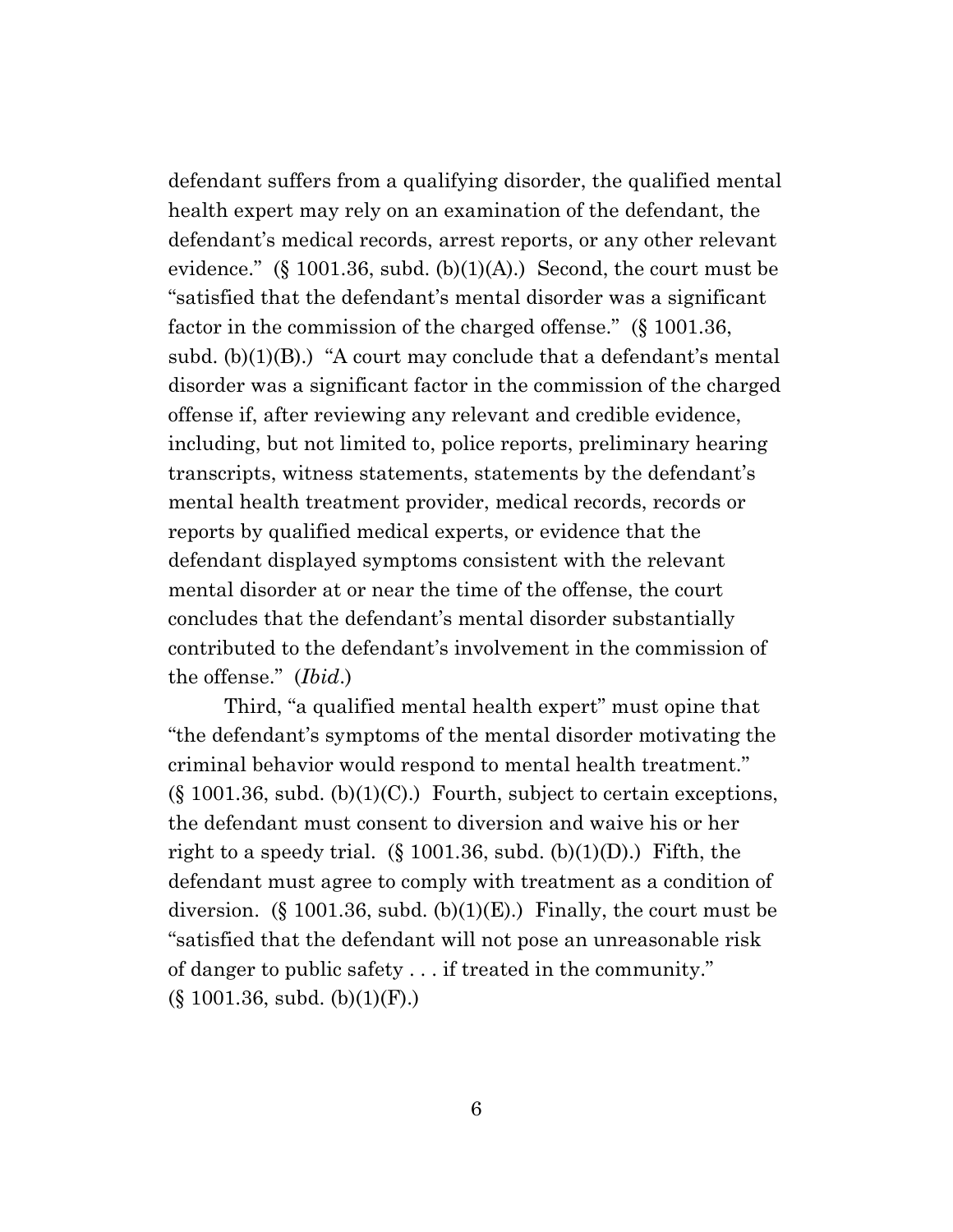Appellant correctly points out that nothing in section 1001.36, or in the cases interpreting it, requires that the prosecution acquiesce in a defendant's request for mental health diversion in order for diversion to be granted. The statute requires only that the court *consider* the positions of the defense and the prosecution. (§ 1001.36, subd. (a).) The People concede that prosecutorial consent is not required.

## **III. The Trial Court's Ruling That the People Must Agree to Diversion Was Harmless Error**

In light of the court's erroneous belief that prosecutorial consent to diversion was necessary, the question is, did the trial court abdicate its responsibility to independently decide whether it agreed with the People's position that diversion should be denied? If the court also decided for itself whether diversion was appropriate under the statute, regardless of the People's lack of consent, then its ruling about consent was harmless error. (See *People v. Jefferson* (2019) 38 Cal.App.5th 399, 409 [no remand for mental health diversion hearing required where trial court comments indicated the court would not find defendant eligible for diversion].)

Several statements made by the trial court demonstrate that its position that the People needed to consent to diversion was *in addition to* its own determination that the requirements for diversion under section 1001.36 had not been met. First, at the conclusion of the hearing on appellant's motion for diversion, the court stated, "I've heard from both sides. . . . I know the elements of the offense. I do not believe that [appellant's] D.S.M. diagnosis, whether it's developmental disability or schizophrenia, was a sufficient factor in the commission of this attempted carjacking." This is a direct statement that the trial court, not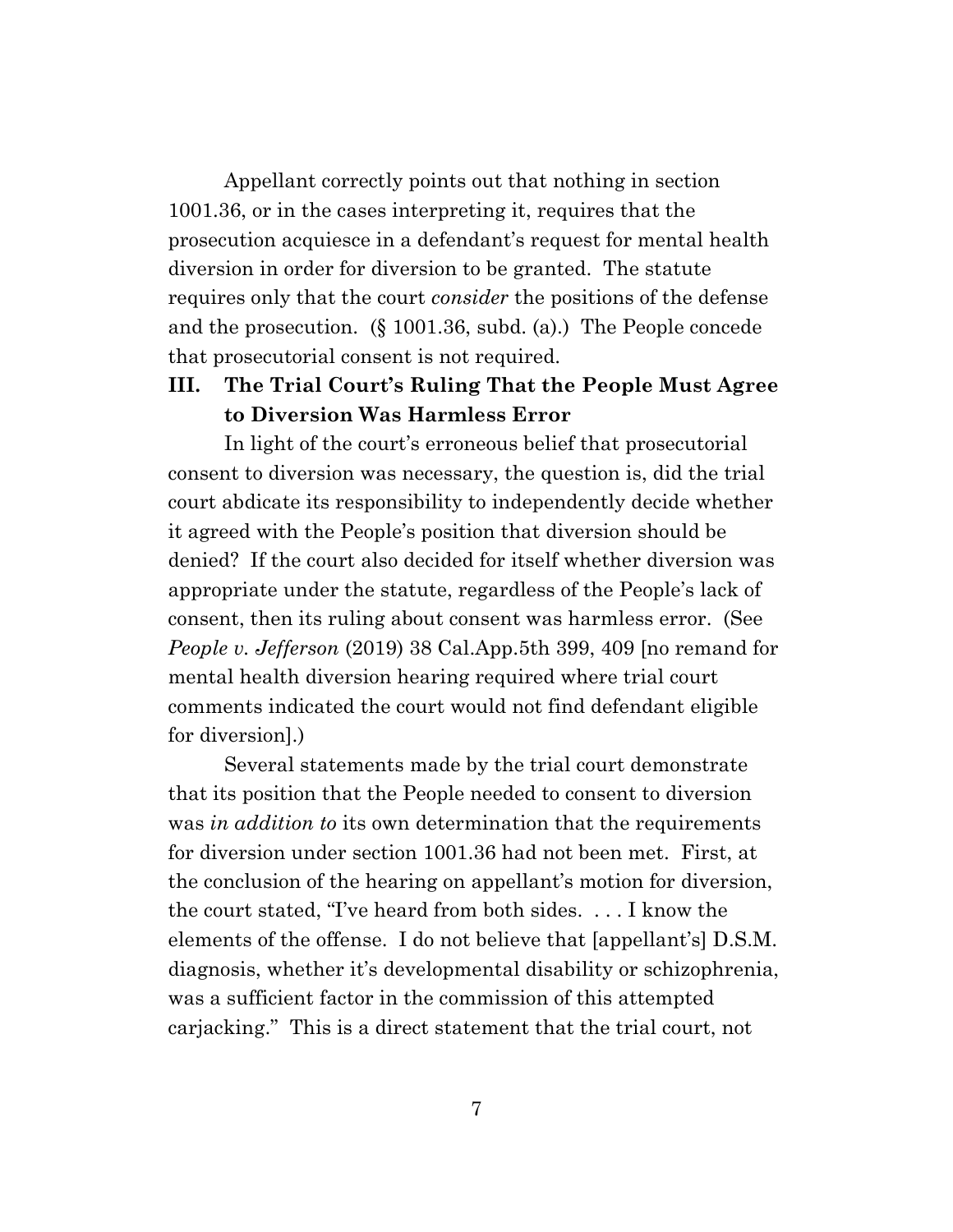just the prosecutor, had concluded that the requirement under section 1001.36, subdivision (b)(1)(B) had not been met.

Second, immediately after making this statement indicating that the defendant's mental disorder was not a significant factor in the commission of the offense, the court stated, "I *also* do believe that because it's an informal diversion, both sides do need to collaborate and agree." (Italics added.) The purported "need to collaborate" had nothing to do with the first conclusion cited by the court. It is clear the court was giving an *additional* reason why diversion was not warranted, not a reason that was the basis for the court's initial statement that it had concluded the disorder was not a significant factor in the commission of the offense.

Third, in response to appellant's argument that consent of the People was not required, the trial court stated it would "not go along with it unless there's an agreement between both parties, *but I've also indicated additional information as to why I will not grant 1001.36 in this case.*" (Italics added.) This is yet another statement by the trial court that it had decided to deny diversion for multiple reasons, including reasons other than the lack of consent by the People.

Fourth, the court stated that appellant's history of repeatedly failing to show up for therapy treatment**<sup>2</sup>** was one of the reasons the court denied diversion. The court stated, "Mr. Watts consented to treatment three times in Department A-16, failed each time, and the court is cognizant and aware of the fact that he wants to get out of custody; so, therefore, he agrees –

**<sup>2</sup>** While appellant was out of custody, he failed to appear at two therapy appointments and an initial medical evaluation arranged by the county's Department of Mental Health.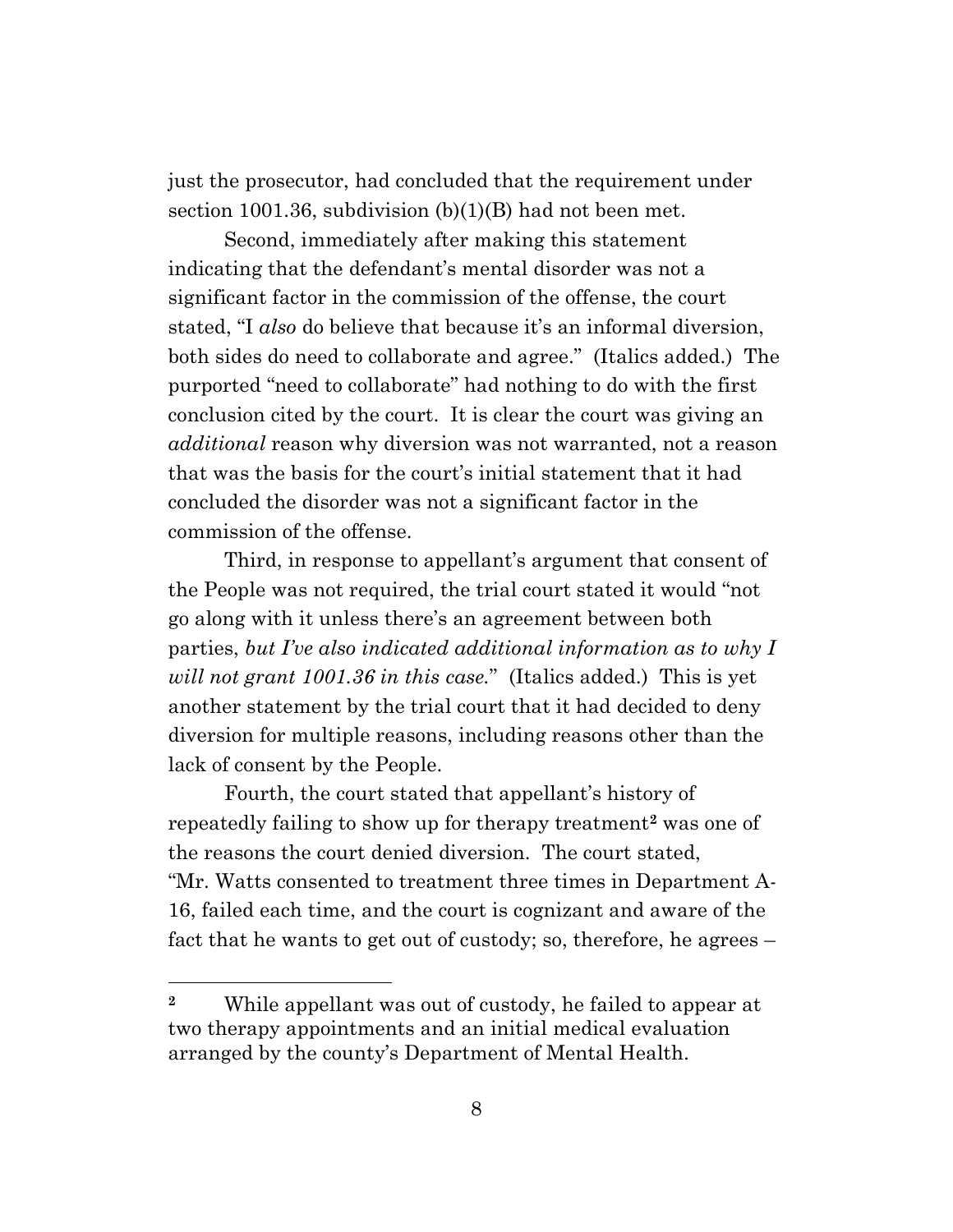he will once again agree to consent of treatment, but that *to me* is based upon his history of insufficiently not [*sic*] complying with the terms and conditions that he consented to agreeing to. *The court is not confident* that based on that statement that he would – that he will be successful under 1001.36." (Italics added.) The court explicitly referenced its own lack of confidence that appellant was amenable to treatment in light of his history of non-compliance. Fifth, the court found the case plan was insufficient.

Finally, in summarizing the court's reasons for denying the diversion motion, the court referenced the disorder not being a significant factor in the commission of the offense, and the lack of agreement by the prosecutor, and then said, "For those reasons *and the others that I've indicated plus his history of failing to go to his appointments multiple times* in Department A-16, the motion for [section] 1001.36 is respectfully denied." (Italics added.) This was yet another direct statement by the trial court that multiple reasons justified denial of diversion, and that it was not simply basing its decision on the People's lack of consent.

Since the trial court gave multiple grounds for denying diversion, any one of which was an independently permissible basis for concluding the requirements of section 1001.36 had not been met, it was harmless error for one of the multiple grounds to be invalid. The valid grounds for denying diversion cited by the court reflected an independent assessment by the court and were supported by substantial evidence that brought the court's decision well within its discretion.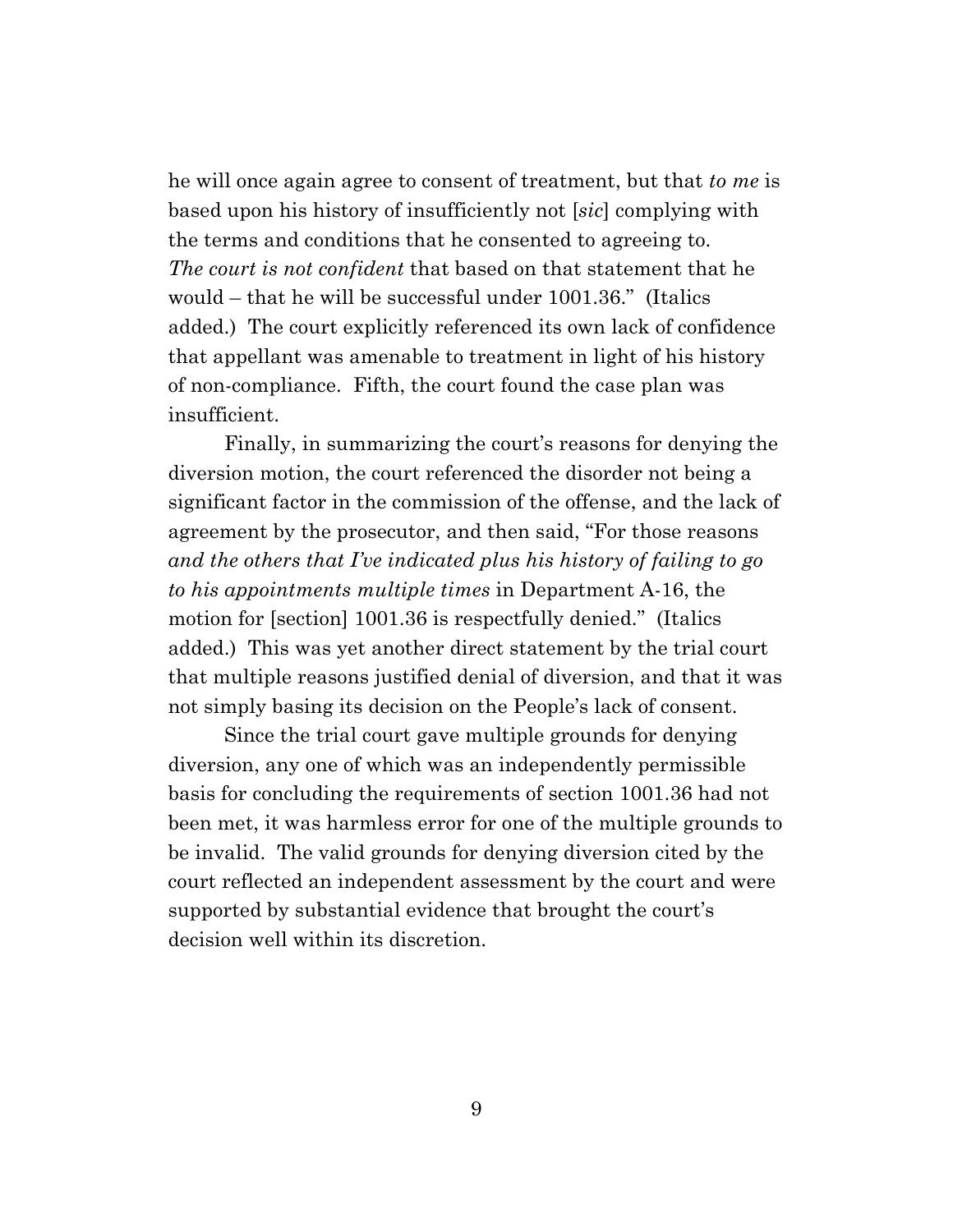# **IV. Appellant Did Not Have a Due Process Right to Live Expert Testimony at the Diversion Hearing**

Dr. Vienna wrote a report favorable to appellant, concluding that he met the criteria for mental health diversion. The trial court considered and analyzed the report. Appellant's request to also call Dr. Vienna as a live witness was denied. Appellant argues this was a denial of due process.

It is important to focus on the proceeding in which appellant wished to call the witness. It was a *pre-trial* hearing involving a *statutorily created alternative* to criminal prosecution. It was not a trial. Appellant cites to numerous cases involving the due process right to call witnesses *at trial.* He fails to cite any case involving a due process right to live testimony in a pretrial (or post-trial) hearing analogous to a diversion hearing. (Cf., *Whitman v. Superior Court* (1991) 54 Cal.3d 1063, 1070–1071, 1083 [approving statutory limitation on defendant's right to call witnesses in pre-trial preliminary hearings]; *People v. Arbuckle* (1978) 22 Cal.3d 749, 754 [criminal defendant has no constitutional right in post-trial sentencing hearing to present live testimony of person who prepared written probation report].) This is not surprising, since such hearings are often intended to be much more informal than trials.

In this case, the statute *explicitly* states that the hearing is informal, and may be based on purely documentary evidence. Section 1001.36, subdivision (b)(3) states in relevant part: "At any stage of the proceedings, the court may require the defendant to make a prima facie showing that the defendant will meet the minimum requirements of eligibility for diversion and that the defendant and the offense are suitable for diversion. *The hearing on the prima facie showing shall be informal and*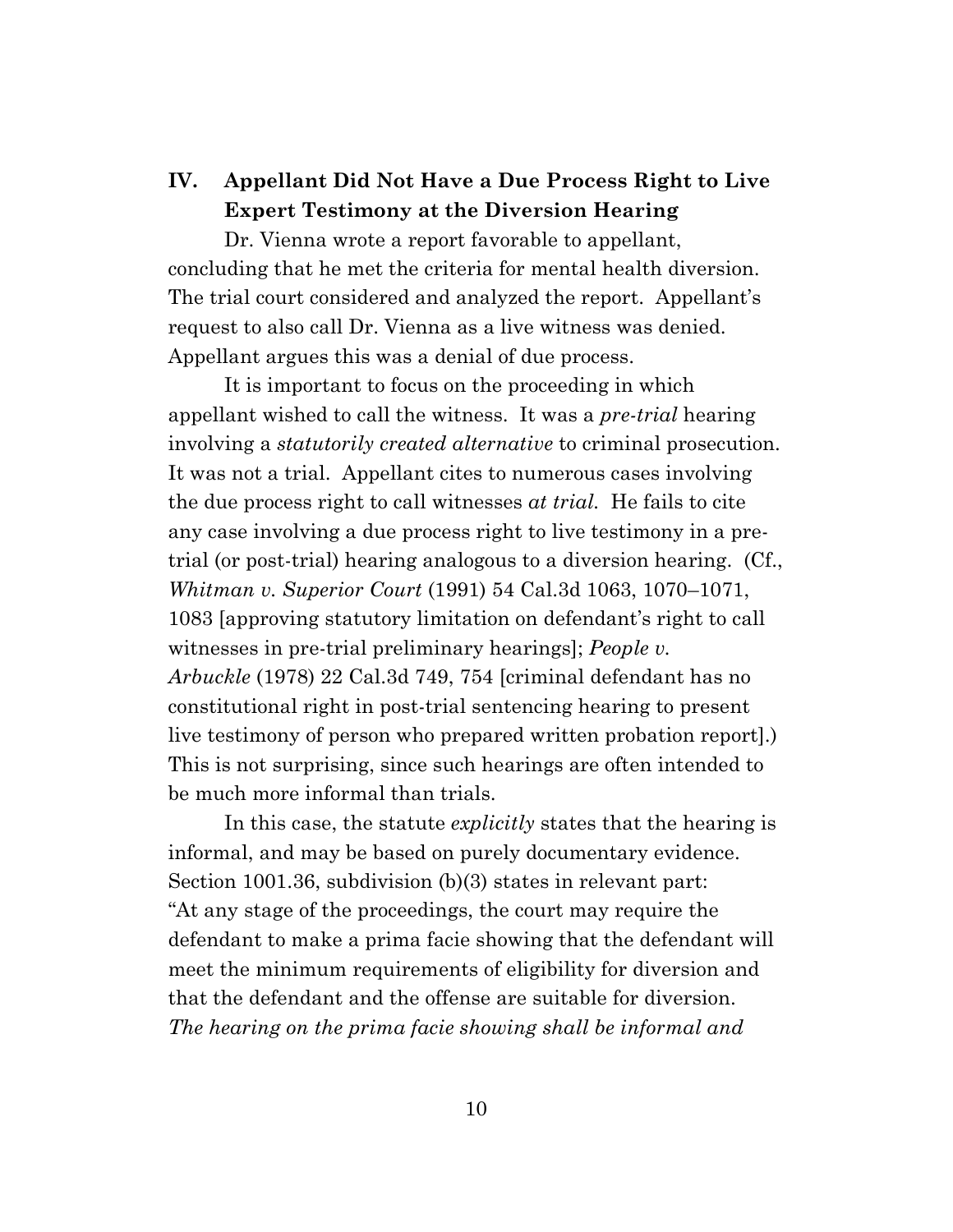*may proceed on offers of proof, reliable hearsay, and argument of counsel.* If a prima facie showing is not made, the court may summarily deny the request for diversion." (Italics added.)

To engraft a right to live testimony onto the statute would contradict the legislative decision to keep the hearing informal. And if saying the hearing *shall* be informal is not clear enough, the legislature lists the normal elements of the hearing (offers of proof, reliable hearsay, and argument). Live testimony is the opposite of a hearing based on offers of proof and hearsay. In addition, the statute states the court may *summarily* deny diversion, an even further indication that the court is not required to prolong the hearing by granting a request for live testimony.

Appellant argues he was entitled to call Dr. Vienna under the due process clause to respond to the court's (and People's) criticism of her written report. He cites to no case suggesting that criticism of a written report triggers a due process right to call the report's author. If that were the rule, the concept of informal hearings would disappear. Every written report would potentially lead to the need for a parade of witnesses if anyone disputes anything about the report. One of the main reasons for holding hearings based on written reports is to avoid the time and trouble of hauling experts into court. Appellant knew exactly what Dr. Vienna had said in her report (which was entirely helpful to appellant), and was given a full opportunity to argue about the criticisms the People raised about her conclusions. Due process (and § 1001.36) required nothing more.